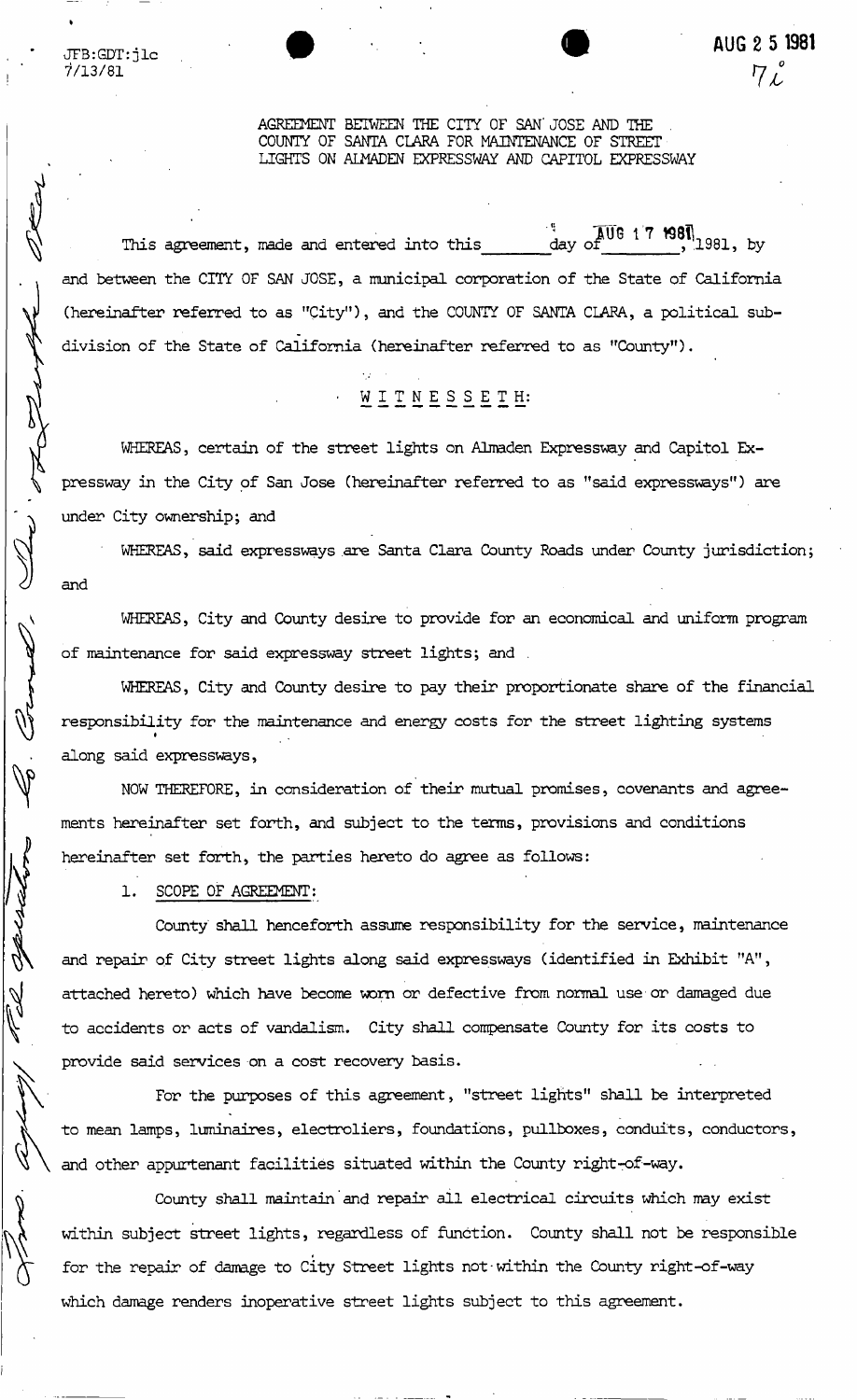## 2. BILLING FOR SERVICES:

County shall bill City within thirty (30) days after the end of each calendar quarter to cover maintenance and repair services performed during the preceding quarter. Such bills shall cite specific dates, locations and pole numbers and shall . indicate the costs of time and materials required to effect service or repairs.

City shall pay all bills within thirty (30) days of the receipt thereof.

**• •** 

### 3. REPLACEMENT OF FACILITIES:

City street light facilities subject to this agreement shall be maintained so as to retain essentially their original appearance and function. Replacement equipment will, therefore, be equal to or an approved equivalent of the original equipment.

## 4. ENERGY COSTS:

City shall pay all charges for energy consumed by street lights subject to this agreement directly to the public utility providing same.

### 5. ADDITIONAL STREET LIGHTS:

Any future City street lights which may be installed along said expressways  $\mathbb{Z}^{\mathbb{Z}}$ shall, upon completion, become subject to the terms and conditions of this agreement.

## 6. HOLD HARMLESS:

It is understood and agreed that neither City nor any officer or employee thereof shall be responsible for any damage or liability occurring by reason of a negligent or wrongful act or omission done by County under or in connection-with any work, authority or jurisdiction delegated to County under this Agreement. It is also understood and agreed that, pursuant to Government Code Section 895.4, County shall fully indemnify and hold City harmless from any liability imposed for injury (as defined by Government Code Section 810.8) occurring by reason of a negligent or wrongful act or omission done by County under or in connection with any vovk, authority or jurisdiction delegated to County under this agreement.

It is further understood and agreed that neither County nor any officer or employee thereof, is responsible for any damage or liability occurring- by reason of a negligent or wrongful act or omission done by City under or in connection with any work, authority or jurisdiction not delegated to County under this agreement. It is also understood and agreed that, pursuant to Government Code Section 895.4, City shall fully indemnify and hold County harmless from any liability imposed for injury (as defined by Government Code Section 810.8) occurring by reason of a negligent or wrongful act or omission done by City under or in connection with any work, authority or jurisdiction not delegated to County under this agreement.

 $-2-$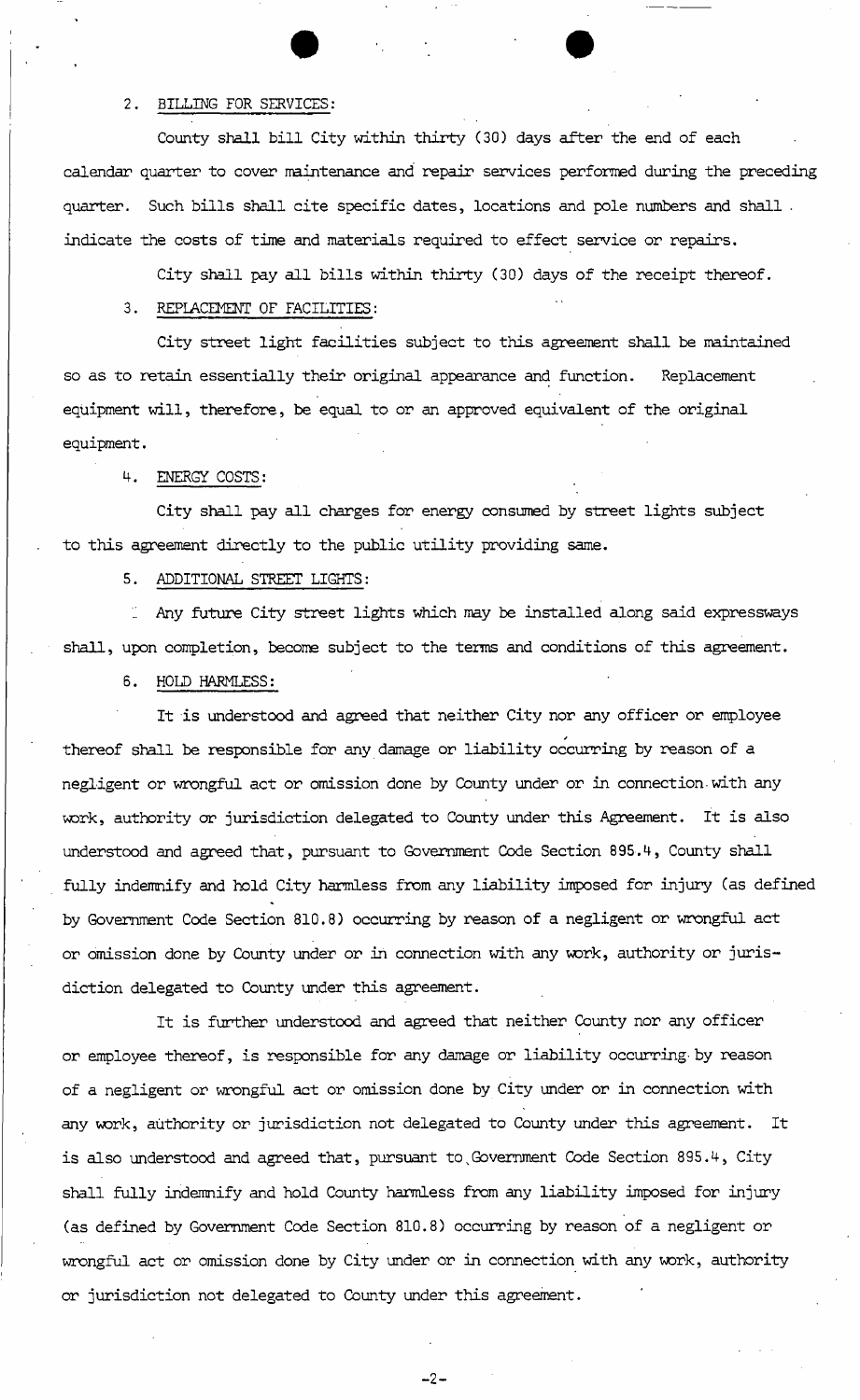#### 7. TERM OF AGREEMENT:

This agreement shall take effect on the date of' execution hereof and shall continue in force until one (1) year after said date of execution of this agreement, with the option to either party of extending the same for. successive periods of one (1) year from the latter date on the same terms as those set forth herein unless either party shall notify the other party in-writing at least sixty (60) days in advance of the date on which the agreement would otherwise expire that it does not desire to extend the agreement under said option, the option shall be deemed to have been exercised, and this contract shall automatically be extended for one (1) additional year.

WITNESSETH THE EXECUTION HEREOF the day and year first herein above set

forth.

APPROVED AS TO FORM  $\mathbf{v}$ puty City Attorn-

ATTEST:

CITY' OF SAN JOSE, a municipal corporation

**Helen E. Jackson** "City" **CITY CLERK** 

City Clerk

APPROVED AS TO FORM:

Assistant County Counsel DONALD M. RAINS, Clerk

Board of Supervisors

COUNTY OF SANTA CLARA, a political subdivision of the State of California

By Chairperson\ Board of Supervisors<br>Rod Diridon "County" **Rod Diridon** "County"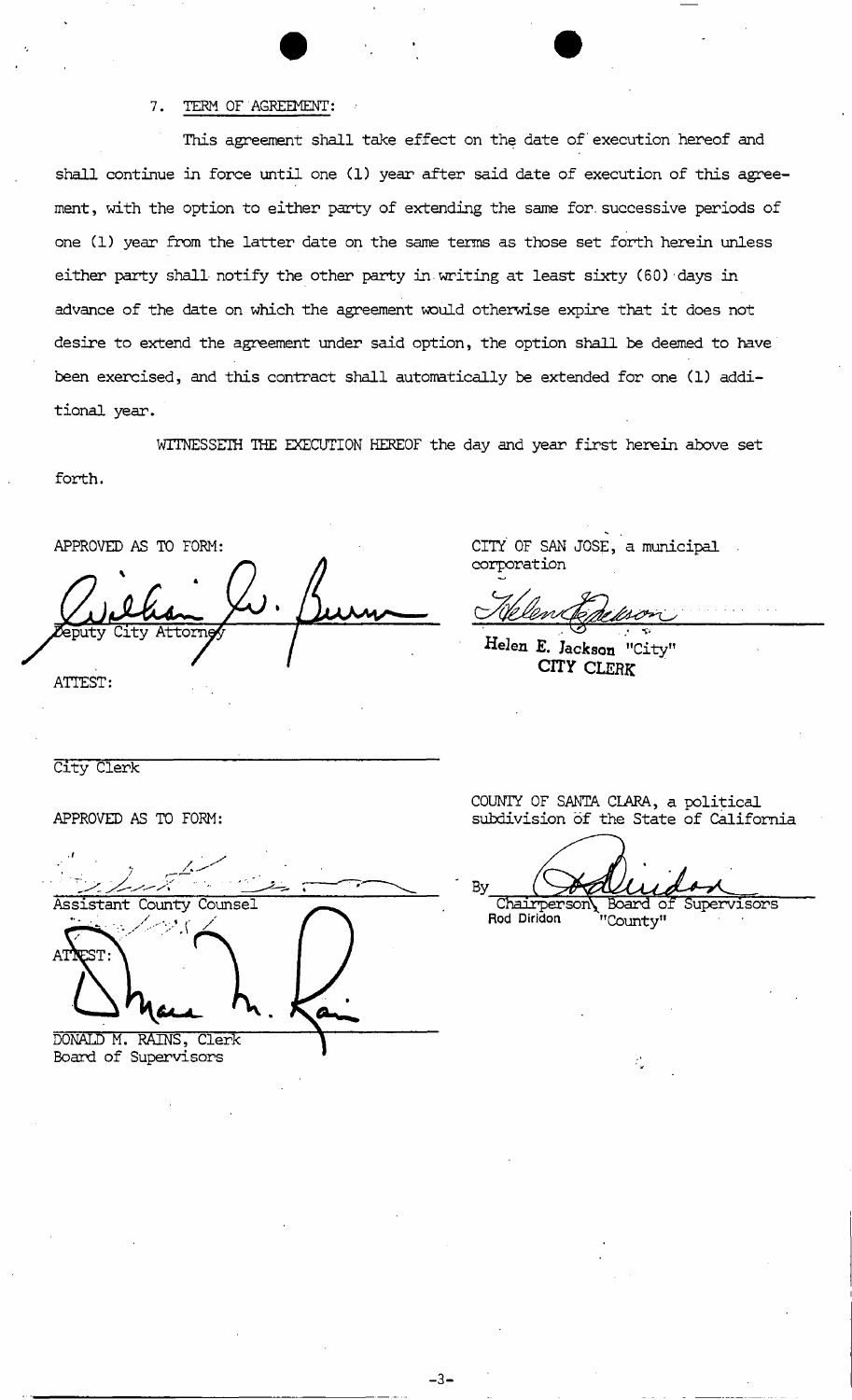## $\textsf{EXHIBIT}$ "A"

## SUBJECT STREET LIGHTS

Location: Capitol Expressway

| Item                    | City Pole<br>Number | County Pole<br>Number | Street Name          | Lamp             |
|-------------------------|---------------------|-----------------------|----------------------|------------------|
| ı                       | <b>10P155</b>       | CA-1810               | Capitol Exp.         | 400W             |
| $\overline{\mathbf{c}}$ | 10P179              | CA-1812               | Story Rd.            | 1111             |
| 3                       | 13Q122              | CA-1033               | Aborn Rd.            | u m              |
| 4                       | 13Q123              | CA-1035               | Ħ                    | 11               |
| 5                       | 15P101              | CA-708                | Capitol Exp.         | Ħ                |
| 6                       | 15P137              | CA-710                |                      | 11               |
| 7                       | 15P184              | CA-712                | Stroud Way           | Ħ                |
| 8                       | 15P185              | CA-714                | Capitol Exp.         | $\mathbf{H}$     |
| 9                       | 15P186              | CA-716                | Ħ                    | Ħ                |
| 10                      | 16N79               | CA-890                | Ħ                    | Ħ                |
| 11                      | <b>16N80</b>        | CA-892                | Ħ                    | 11               |
| 12                      | 1601                | CA-893                | $\mathbf{H}$         | Ħ                |
| 13                      | 1603                | CA-894                | Ħ                    | <b>250W</b>      |
| 14                      | 16023               | CA-409                | Ħ                    | Ħ<br>Ħ           |
| 15                      | 16043               | CA-411                | Ħ                    |                  |
| 16                      | 16061               | $CA-413$              | Ħ                    | 400W             |
| 17                      | 16062               | $CA-415$              | Ħ                    | 11               |
| 18                      | 16063               | $CA-417$              | Rosenbaum Ave.       | 175W             |
| 19                      | 16097               | CA-517                | Ħ<br>Ħ               | 400W             |
| 20 <sub>1</sub>         | 16098               | CA-518                |                      | 11               |
| 21                      | 16099               | CA-519                | Capitol Exp. (off)   | Ħ<br>11          |
| 22                      | 160100              | CA-520                | Ħ                    | Ħ                |
| 23                      | 160107              | CA-521                | Ħ                    | Ħ                |
| 24                      | 160109              | CA-522                |                      |                  |
| 25                      | 16P121              | CA-626                | Seven Trees          | <b>250W</b><br>Ħ |
| 26                      | 16P144              | CA-610                | Capitol Exp.<br>Ħ    | Ħ                |
| 27                      | <b>16P145</b>       | CA-612                | $^{\dagger}$         | Ħ                |
| 28                      | 16P146              | CA-614                | Ħ                    | n                |
| 29                      | 16P147              | CA-616                | Ħ                    |                  |
| 30                      | 16P148              | CA-613                | $^{\dagger}$         | 400W<br>11       |
| 31                      | 16P149              | CA-618                | 17                   | Ħ                |
| 32                      | 16P150              | CA-620                | Ħ                    |                  |
| 33                      | 16P151              | CA-622                | $^{\dagger}$         | 250W<br>Ħ        |
| 34                      | 16P152              | CA-624                |                      |                  |
| 35                      | 15F173              | CA-801                | Capitol Ford by Crk. | 400W             |
| 36                      | $-0-$               | CA-900                | Dodge Country        | 11<br>11         |
| 37                      | $-0-$               | CA-902                | 11                   |                  |
| 38                      | –∩–                 | $CA-904$              | Ħ                    | $\mathbf{H}$     |

 $-1-$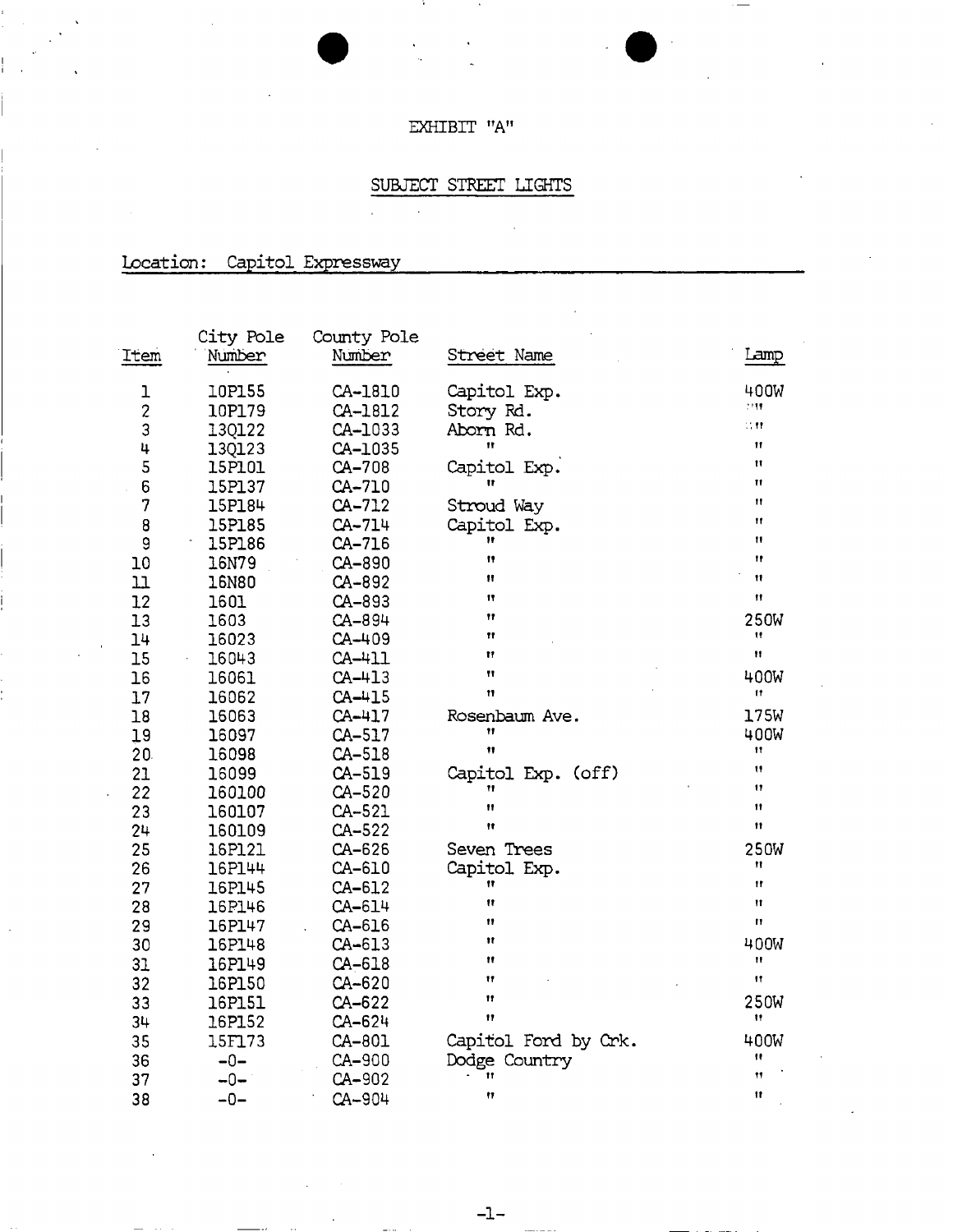Location: Almaden Expressway  $\ddot{\phantom{a}}$ 

| Item                     | City Pole<br>Number | County Pole<br>Number | Street Name         | Lamp                      |
|--------------------------|---------------------|-----------------------|---------------------|---------------------------|
|                          | 15M109              | $A - 200$             | Wren Dr.            | 175W                      |
| $\frac{1}{2}$            | 15M110              | $A - 202$             | $\mathbf{H}$        | 175W                      |
| 3                        | <b>15M111</b>       | $A - 204$             | Ħ                   | 400W                      |
| 4                        | 16M122              | A-166                 | Foxworthy           | 400W                      |
| 5                        | 17M4                | $A - 700$             | Bryan Ave.          | 4000L                     |
| 6                        | 17M51               | A-702                 | Ħ                   | 250W                      |
| $\overline{\mathcal{U}}$ | 17M183              | A-704                 | Ħ                   | 400W                      |
| 8                        | 17M184              | A-706                 | Ħ                   | Ħ                         |
| 9                        | 17M185              | A-708                 | $^{\dagger}$        | $\boldsymbol{\mathsf{H}}$ |
| 10                       | 17M192              | A-905                 | Almaden Exp.        | Ħ                         |
| 11                       | 17M261              | A-810                 | n                   | 17                        |
| 12                       | 17M262              | A-812                 | Ħ                   | Ħ                         |
| 13                       | 17M263              | A-814                 | 11                  | Ħ                         |
| 14                       | 17M264              | $A-816(off)$          | Ħ                   | Ħ                         |
| 15                       | 17M265              | A-818                 | 11                  | $\mathbf{H}$              |
| 16                       | 17M266              | A-820(off)            | 11                  | Ħ                         |
| 17                       | 17M267              | A-822                 | Ħ                   | Ħ                         |
| 18                       | 18M2                | A-1201                | $^{\dagger}$        | 11                        |
| 19                       | 18M136              | A-1202                | 11                  | Ħ                         |
| 20                       | 18M137              | A-1203                | $\mathbf{H}$        | ् ॥                       |
| 21                       | 18M147              | A-1205                | 11                  | 11                        |
| 22                       | 18M156              | A-1108                | 11                  | 11                        |
| 23                       | 18M157              | A-1109(off)           | $\pmb{\mathcal{H}}$ | $\pmb{\mathsf{11}}$       |
| 24                       | 18M158              | A-1110                | $\mathbf{H}$        | Ħ                         |
| 25                       | 18M159              | A-1111                | 11                  | 11                        |
| 26                       | 18M160              | A-1112                | 11                  | Ħ                         |
| 27                       | 18M161              | A-1113(off)           | Ħ                   | 11                        |
| 28                       | 18M162              | A-1114                | $\mathbf{H}$<br>Ħ   | Ħ                         |
| 29                       | 18M223              | A-913                 | $^{\dagger}$        | Ħ<br>Ħ                    |
| 30                       | 18M224              | A-911                 | 11                  | 11                        |
| 31                       | 18N86               | A-1207                | $\mathbf{H}$        | Ħ                         |
| 32                       | 18N87               | A-1209                | Ħ                   | Ħ                         |
| 33                       | 18N88               | A-1211(off)           | Ħ                   |                           |
| 34                       | 19M86               | A-1307                | 11                  | 250W                      |
| 35                       | 19M155              | A-1206                | ÷.<br>Ħ             | 400W<br>150/70W           |
| 36<br>37                 | 19M199<br>19M200    | A-1208<br>A-1210      | 11                  | 175W                      |
| 38                       | 19M212              | A-1212                | 11                  | 175W                      |
| 39                       | 19M219              | A-1214                | Ħ                   | 400W                      |
| 40                       | 19M220              | A-1216                | Ħ                   | 400W                      |
| 41                       | 20M304              | A-1218                | 11                  | 400W                      |
| 42                       | 20M305              | A-1220                | Ħ                   | 400W                      |
| 43                       | 20M306              | A-1222                | $^{\dagger}$        | 400W                      |
| 44                       | 20N5                | A-1600                | Ħ                   | 400W                      |
| 45                       | 20N81               | A-1601                | $\mathbf{H}$        | 250W                      |
| 46                       | 20N144              | A-1308                | $\mathbf{H}$        | 175/250W                  |
| 47                       | 20N166              | A-1706                | $^{\dagger}$        | 400W                      |
| 48                       | 20N167              | A-1708                | Ħ                   | Ħ                         |
| 49                       | 21M131              | A-1710                | 11                  | Ħ                         |
| 50                       | 21N132              | A-1712                | 11                  | 11                        |
|                          |                     |                       |                     |                           |

 $\mathbf{I}$ 

 $\omega = \omega - \omega$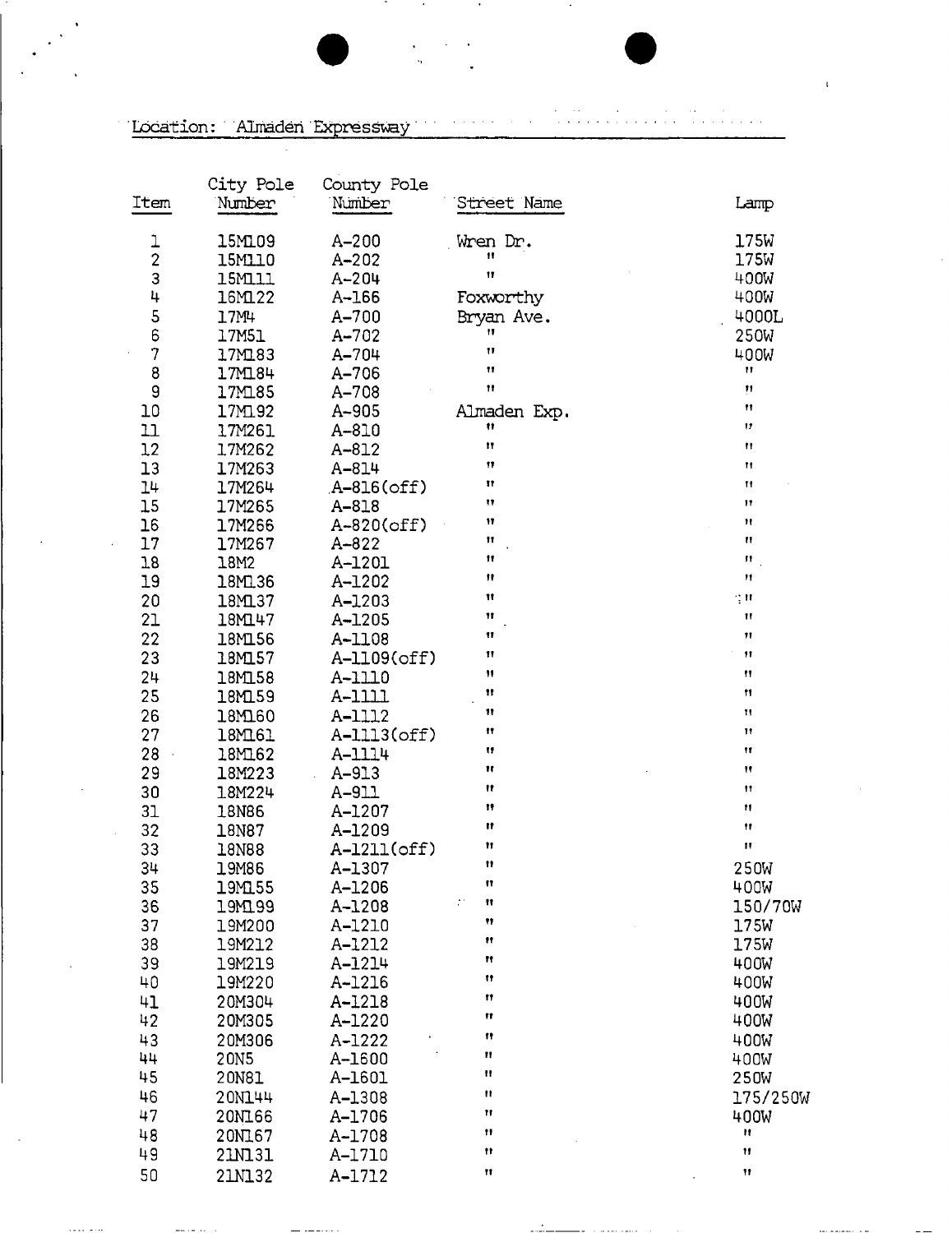

 $\mu$  . The contract of the contract  $\mu$ 

## Location: Almaden Expressway

| Item | City Pole<br>Number | County Pole<br>Number | Street Name        | amp  |
|------|---------------------|-----------------------|--------------------|------|
| 51   | 21N300              | A-1714                | Almaden Exp.       | 250W |
| 52   | 21N301              | A-1716                | 11                 | -11  |
| 53   | 21N302              | A-1718                | $^{\dagger}$       | 11   |
| 54   | 21N303              | A-1720                | 11                 | 11   |
| 55   | 21N304              | $A = 1722$            | n                  | 11   |
| 56   | $21 - 0 - 101$      | A-1810                | $^{\bullet}$       | 175W |
| 57   | $22 - 0 - 1$        | A-2000                | $^{\bullet}$       | 400W |
| 58   | $22 - 0 - 2$        | A-2002                | Ħ                  | 400W |
| 59   | 17M399              | A-828                 | Prosper Ave. (new) | 400W |

MCP:jlc 7/13/80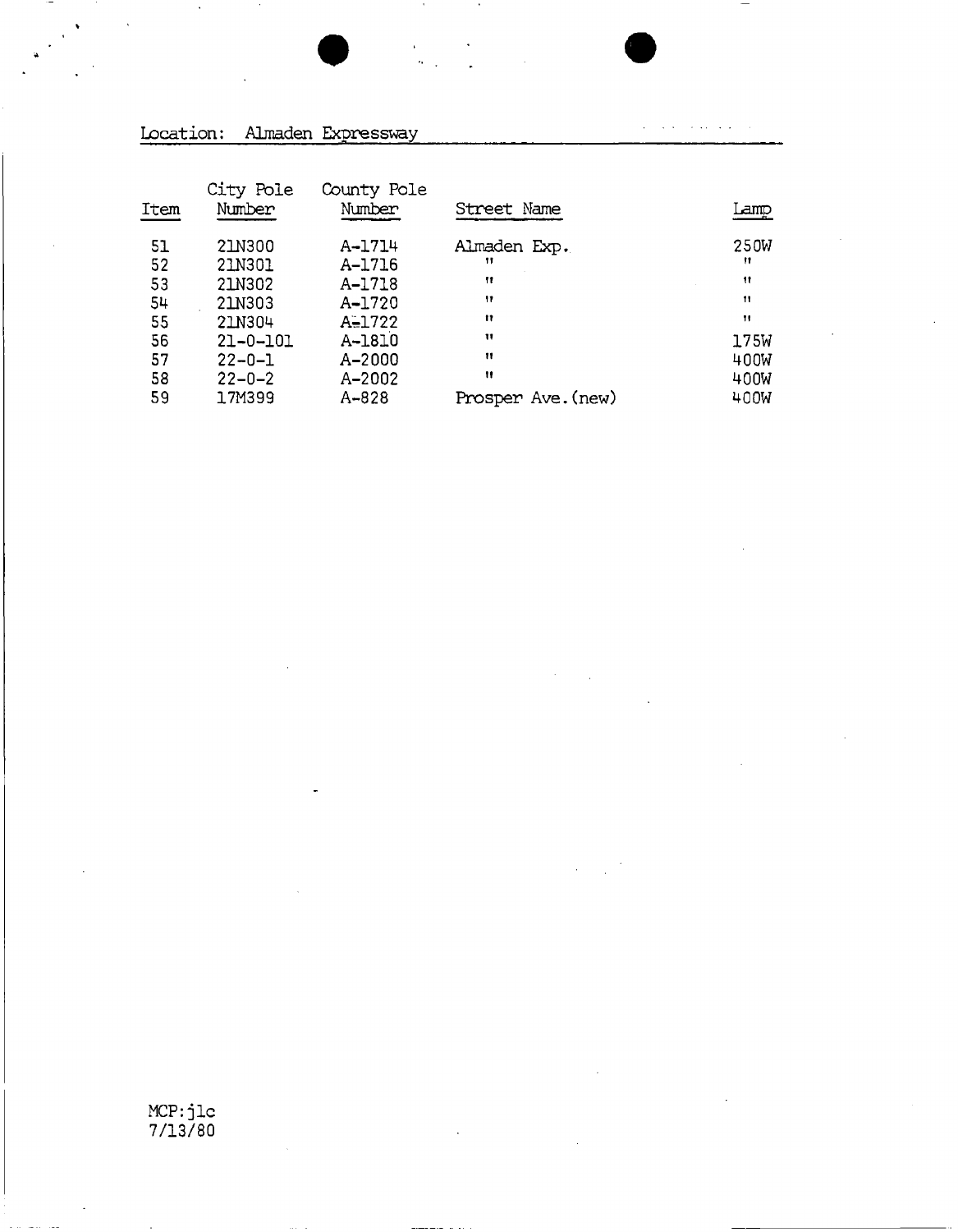|              | <b>County of Santa Clara</b> | TRANSMUTED FOR ACTION OF                                                                                                                                                               | <b>Transportation Agency</b><br>1555 Berger Drive                           |
|--------------|------------------------------|----------------------------------------------------------------------------------------------------------------------------------------------------------------------------------------|-----------------------------------------------------------------------------|
| ∴ California |                              | AUG17                                                                                                                                                                                  |                                                                             |
|              |                              | COUNTY EXECUTIVE OFFICE<br>TRANSMITTAL MEMORANDUM                                                                                                                                      | $S, D, \frac{Various}{I}$                                                   |
|              |                              | Page $1$ of $2$                                                                                                                                                                        | $\texttt{DATE:} \begin{array}{c} \texttt{July} \ 31, \ 1981 \\ \end{array}$ |
|              |                              | COUNTY BOARD OF SUPERVISORS: Agenda Date August 17, 1981                                                                                                                               | Item No.                                                                    |
|              | TRANSIT DISTRICT BOARD:      |                                                                                                                                                                                        | Item No.                                                                    |
|              | TRANSPORTATION COMMISSION:   | Agenda Date                                                                                                                                                                            | Item No.                                                                    |
| FROM:        |                              | SHIELDS, ROADS OPERATIONS, TRANSPORTATION AGENCY                                                                                                                                       |                                                                             |
| SUBJECT:     |                              | AGREEMENT BETWEEN THE CITY OF SAN JOSE AND THE COUNTY OF<br>SANTA CLARA FOR MAINTENANCE OF STREET LIGHTS ON ALMADEN<br>EXPRESSWAY AND CAPITOL EXPRESSWAY                               |                                                                             |
|              | RECOMMENDED ACTION:          |                                                                                                                                                                                        |                                                                             |
|              |                              | It is recommended that the County enter into the attached<br>agreement with the City of San Jose to service, maintain and<br>repair City owned street lights on Almaden Expressway and |                                                                             |

Capitol Expressway which have become worn or defective from **norma l use or damage d due to accident s or acts of vandalism .** 

The County shall be reimbursed by the City to pro.vide this **servic e on a cost recover y basis ; therefore , ther e is no cost to County .** 

#### **REASON S FOR RECOMMENDATION :**

The reasons for the recommendations are to:

- **1.** Eliminate jurisdictional confusion regarding which **Agenc y is to perfor m maintenanc e work .**
- **2 . Promot e a mor e convenient , order.ly and unifor m wor k maintenanc e program .**
- **3 . Reduc e overal l stree t ligh t maintenanc e , costs .**

#### **APPROVED : DIRECTO R**

1908

**COUNT Y EXECUTIVE .** 

An Equal Opportunity Employer

7 - *p-ft*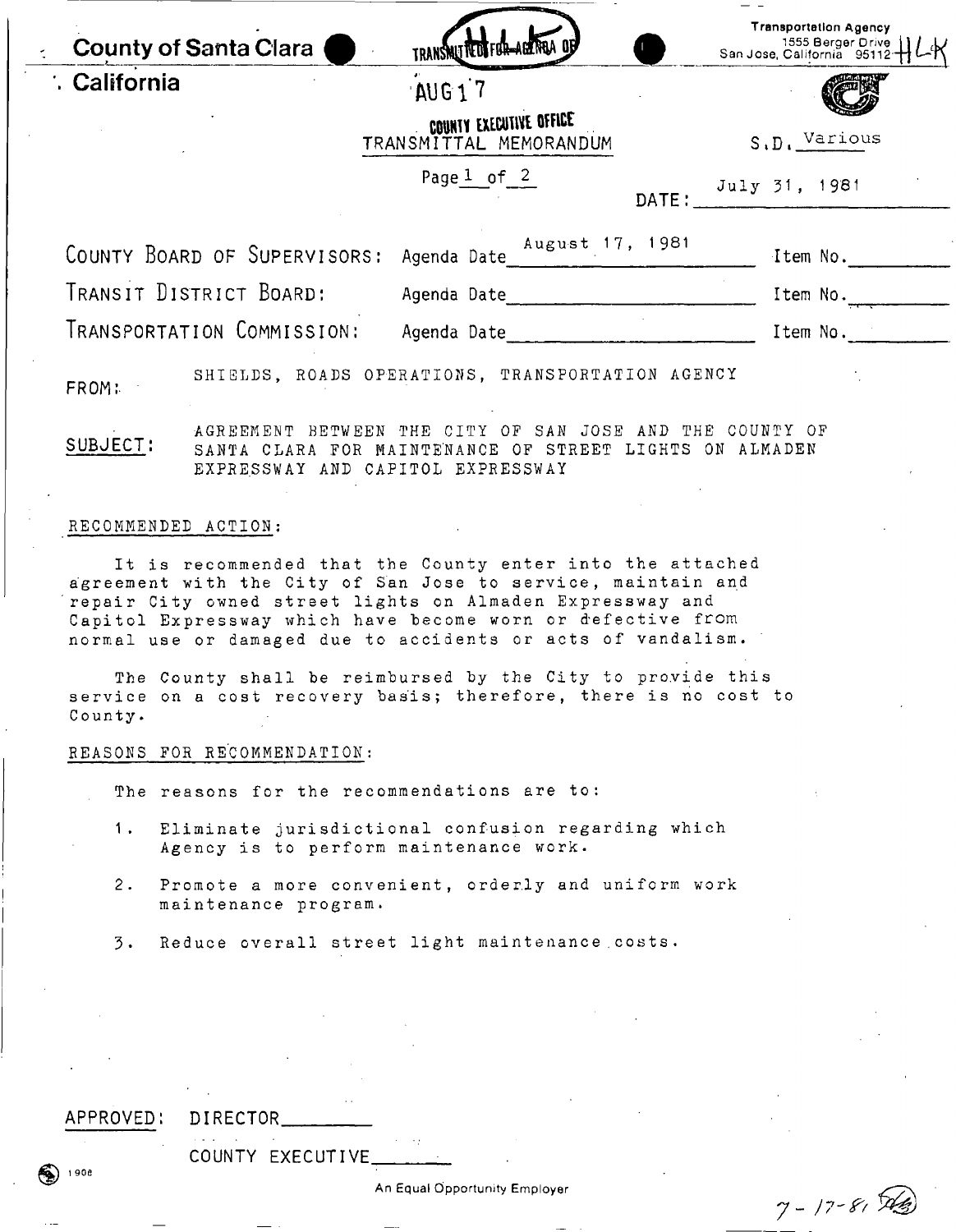$Page_2$  of

#### **DATE:. . July 31 , 1981**

**COUNT Y BOAR D O F SUPERVISOR S AGEND A DATE :**  August 17, 1981

#### **TRANSI T DISTRIC T BOAR D AGEND A DATE :**

#### **TRANSPORTATIO N COMMISSIO N AGEND A DATE :**

**SUBJECT:** AGREEMENT BETWEEN THE CITY OF SAN JOSE AND THE COUNTY OF **SUBJECT:** SANTA CLARA FOR MAINTENANCE OF STREET LIGHTS ON ALMADEN EXPRESSWAY AND CAPITOL EXPRESSWAY

#### **BACKGROUND :**

Maintenance of street lights on Almaden Expressway and Capitol Expressway is currently performed by the Agency who owns the street lights. Santa Clara County owns and maintains all intersection street lights. The City of San Jose owns and **maintain s all stree t light s betwee n intersection s that are withi n its corporat e limits . Stree t light s outsid e of Cit y corporat e limit s are owned and maintaine d by the County .** 

This piecemeal maintenance responsibility has often resulted in confusion and lead to unnecessary delay in repairing street **light fixtures , especiall y knockdowns . ^** 

It is expected that the one-Agency maintenance assignment will be more cost effective resulting in savings for both the **City and the County .** 

#### **CONSEQUENCE S OF NEGATIV E ACTION :**

The City and County will each continue to maintain their **respectiv e stree t lights , and the expresse d maintenanc e problem s wi1 1 continue .** 

#### STEPS FOLLOWING APPROVAL:

The Agreement will be implemented.

**RMS:rl f**  Attachments: Agreement with the City of San Jose **Exhibi t A**  cc: Herbert L. Keaton, Deputy County Counsel **LM . DM R B P . EE** 

o